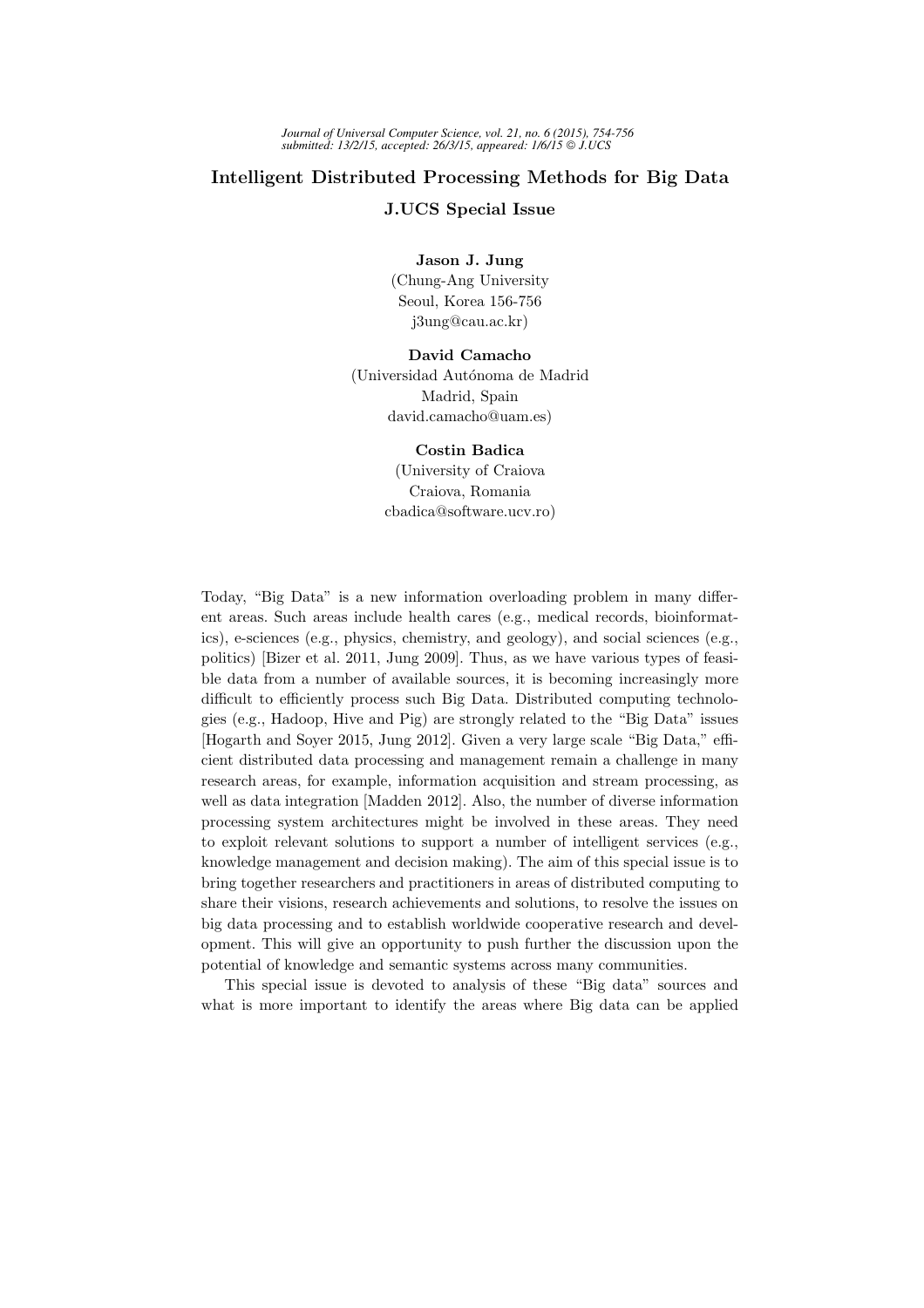and provide the knowledge that is not accessible for other types of analysis. Additionally, applications of Big data can be investigated either from static or dynamic perspective. We seek for business and industrial applications of Big data that help to solve real-world problems. The area of Big data analytics bring together researchers and practitioners from different fields and the main goal of this special issue is to provide for these people the opportunity to share their visions, research achievements and solutions as well as to establish worldwide cooperative research and development. At the same time, we want to provide a platform for discussing research topics underlying the concepts of Big data analytics and its applications by inviting members of different communities that share this common interest of investigating social networks.

The first paper in this issue, authored by Ana I. Torre-Bastida et al., proposes an interesting big data analytical functionalities for heterogeneous databases. Particularly, two complementary use cases have been presented to illustrate the potential of using the open data in the business domain. The first represents the creation of an existing and potential customer knowledge base, exploiting social and linked open data based on which any given organization might infer valuable information as a support for decision making. The second focuses on the classification of organizations and enterprises aiming at detecting potential competitors and/or allies via the analysis of the conceptual similarity between their participated projects

The second paper authored by Paloma Cáceres et al. introduces big data processing scheme to understand public bus networks. The proposed process has studied modeling and linking accessibility data by using ontological knowledge.

In the third paper, Quang Dieu Tran and Jai E. Jung presents the software platform for discovering contents and stories in the movies. They claims that it is an important big data sources for digital cultural contents and understanding our society. The system automatically understand the movies by discovering social networks and measuring various social measurements.

The fourth paper by Zbyněk Falt et al. focuses on parallel data processing and parallel streaming systems for big data analytics. One of the key components of these systems is the task scheduler which plans and executes tasks spawned by the application on available CPU cores. The proposed task scheduler combined with the new memory allocator achieve up to speed up on a NUMA system and up to 10% speed up on an older SMP system with respect to the unoptimized versions of the scheduler and allocator.

In the fifth paper, Héctor Allende-Cid et al. focus on distributed regression problem. A new Distributed Regression System is presented, which makes use of a discrete representation of the probability density functions. Neighborhoods of similar datasets are detected by comparing their approximated pdfs. This information supports an ensemble-based approach, and the improvement of a